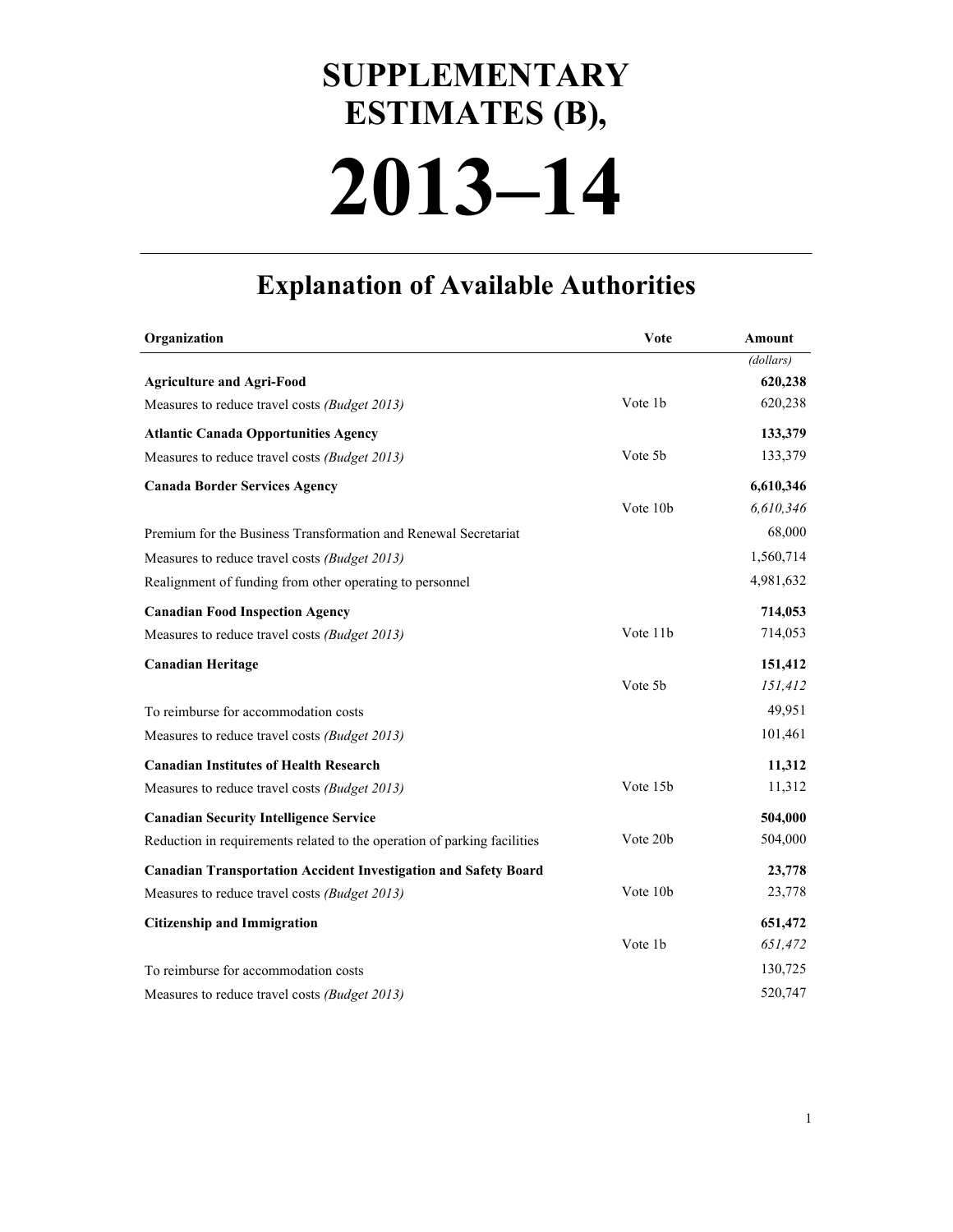| Organization                                                               | Vote     | Amount       |
|----------------------------------------------------------------------------|----------|--------------|
|                                                                            |          | (dollars)    |
| <b>Correctional Service of Canada</b>                                      |          | 937,216      |
|                                                                            | Vote 25b | 937,216      |
| Costs associated with the sale of real property                            |          | 10,499       |
| Measures to reduce travel costs (Budget 2013)                              |          | 926,717      |
| <b>Economic Development Agency of Canada for the Regions of Quebec</b>     |          | 12,479       |
| Measures to reduce travel costs (Budget 2013)                              | Vote 1b  | 12,479       |
| <b>Environment</b>                                                         |          | 6,214,633    |
|                                                                            | Vote 1b  | 4,119,638    |
| Third Party Advances - Canada Post Corporation                             |          | 30,000       |
| Randle Reef Contaminated Sediment Remediation Project                      |          | 1,004,936    |
| Migratory Bird Licensing Revenues                                          |          | 1,470,000    |
| Measures to reduce travel costs (Budget 2013)                              |          | 1,614,702    |
| Costs associated with the sale of Real Property                            | Vote 5b  | 9,684        |
| Randle Reef Contaminated Sediment Remediation Project                      | Vote 10b | 2,085,311    |
| <b>Finance</b>                                                             |          | 109,662      |
| Measures to reduce travel costs (Budget 2013)                              | Vote 1b  | 109,662      |
| <b>Fisheries and Oceans</b>                                                |          | 6,210,318    |
|                                                                            | Vote 1b  | 6,126,311    |
| Measures to reduce travel costs (Budget 2013)                              |          | 2,253,878    |
| Targeted Review (Budget 2013)                                              |          | 3,872,433    |
| Costs associated with the sale of Real Property                            | Vote 5b  | 84,007       |
| <b>Foreign Affairs, Trade and Development</b>                              |          | 39,742,361   |
|                                                                            | Vote 1b  | 12,101,431   |
| Measures to reduce travel costs (Budget 2013)                              |          | 2,707,383    |
| Overall reductions in the cost of overseas operations                      |          | 9,394,048    |
|                                                                            | Vote 10b | 27,640,930   |
| Source of funds for a payment to the Inter-American Investment Corporation |          | 1,533,162    |
| Reduction in the estimated cost of assessed contributions                  |          | 26, 107, 768 |
| Health                                                                     |          | 2,646,009    |
| Measures to reduce travel costs (Budget 2013)                              | Vote 1b  | 1,146,009    |
| Health Council of Canada                                                   | Vote 10b | 1,500,000    |
| <b>Human Resources and Skills Development</b>                              |          | 1,354,490    |
|                                                                            | Vote 1b  | 1,354,490    |
| Measures to reduce travel costs (Budget 2013)                              |          | 492,490      |
| Regulatory changes to the Canada Student Loans Program                     |          | 862,000      |

2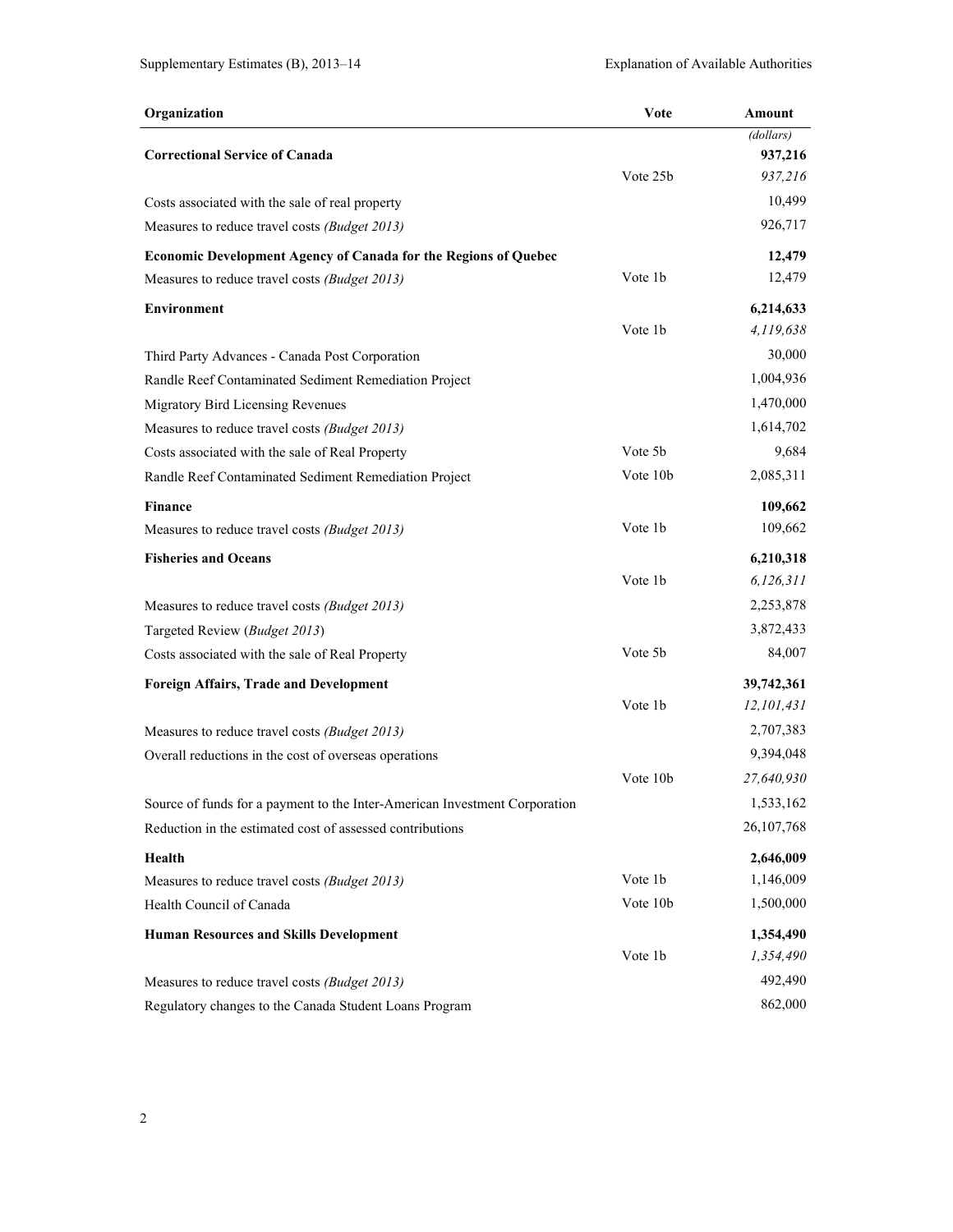| (dollars)<br><b>Indian Affairs and Northern Development</b><br>1,102,406<br>Vote 1b<br>1,102,406<br>Costs associated with the sale of Real Property<br>1,093,235<br>Measures to reduce travel costs (Budget 2013) | 9,171  |
|-------------------------------------------------------------------------------------------------------------------------------------------------------------------------------------------------------------------|--------|
|                                                                                                                                                                                                                   |        |
|                                                                                                                                                                                                                   |        |
|                                                                                                                                                                                                                   |        |
|                                                                                                                                                                                                                   |        |
|                                                                                                                                                                                                                   |        |
| 473,452<br><b>Industry</b>                                                                                                                                                                                        |        |
| Vote 1b<br>473,452<br>Measures to reduce travel costs (Budget 2013)                                                                                                                                               |        |
| <b>Justice</b><br>374,243                                                                                                                                                                                         |        |
| 374,243<br>Vote 1b<br>Measures to reduce travel costs (Budget 2013)                                                                                                                                               |        |
| <b>National Defence</b><br>367,794,908                                                                                                                                                                            |        |
| Vote 1b<br>203,133,998                                                                                                                                                                                            |        |
| 12,290,626<br>Canadian Forces remission order                                                                                                                                                                     |        |
| 18,843,931<br>Measures to reduce travel costs (Budget 2013)                                                                                                                                                       |        |
| 61,999,441<br>Budgetary reprofile of previously approved capital resources                                                                                                                                        |        |
| 110,000,000<br>Elimination of voluntary severance benefits                                                                                                                                                        |        |
| Vote 5b<br>164,660,910<br>Budgetary reprofile of previously approved capital resources                                                                                                                            |        |
| <b>National Research Council of Canada</b><br>519,765                                                                                                                                                             |        |
| Vote 60b<br>519,765<br>Measures to reduce travel costs (Budget 2013)                                                                                                                                              |        |
| <b>Natural Resources</b><br>33,659,221                                                                                                                                                                            |        |
| 30,719,221<br>Vote 1b                                                                                                                                                                                             |        |
| 622,848<br>Measures to reduce travel costs (Budget 2013)                                                                                                                                                          |        |
| 30,096,373<br>Clean Energy Fund                                                                                                                                                                                   |        |
| Vote 10b<br>2,940,000<br>Clean Energy Fund                                                                                                                                                                        |        |
| <b>Natural Sciences and Engineering Research Council</b>                                                                                                                                                          | 20,120 |
| Vote 75b<br>Measures to reduce travel costs (Budget 2013)                                                                                                                                                         | 20,120 |
| <b>Office of Infrastructure of Canada</b>                                                                                                                                                                         | 9,927  |
| Vote 5b<br>Measures to reduce travel costs (Budget 2013)                                                                                                                                                          | 9,927  |
| <b>Office of the Director of Public Prosecutions</b><br>222,651                                                                                                                                                   |        |
| Vote 35b<br>222,651<br>Measures to reduce travel costs (Budget 2013)                                                                                                                                              |        |
| 2,606,216<br><b>Parks Canada Agency</b>                                                                                                                                                                           |        |
| Vote 20b<br>2,606,216                                                                                                                                                                                             |        |
| 433,955<br>Measures to reduce travel costs (Budget 2013)                                                                                                                                                          |        |
| 2,172,261<br>Realignment of funding from other operating to personnel                                                                                                                                             |        |
| <b>Privy Council</b>                                                                                                                                                                                              | 69,121 |
| Vote 1b<br>Measures to reduce travel costs (Budget 2013)                                                                                                                                                          | 69,121 |
| <b>Public Health Agency of Canada</b><br>301,538                                                                                                                                                                  |        |
| Vote 45b<br>301,538<br>Measures to reduce travel costs (Budget 2013)                                                                                                                                              |        |